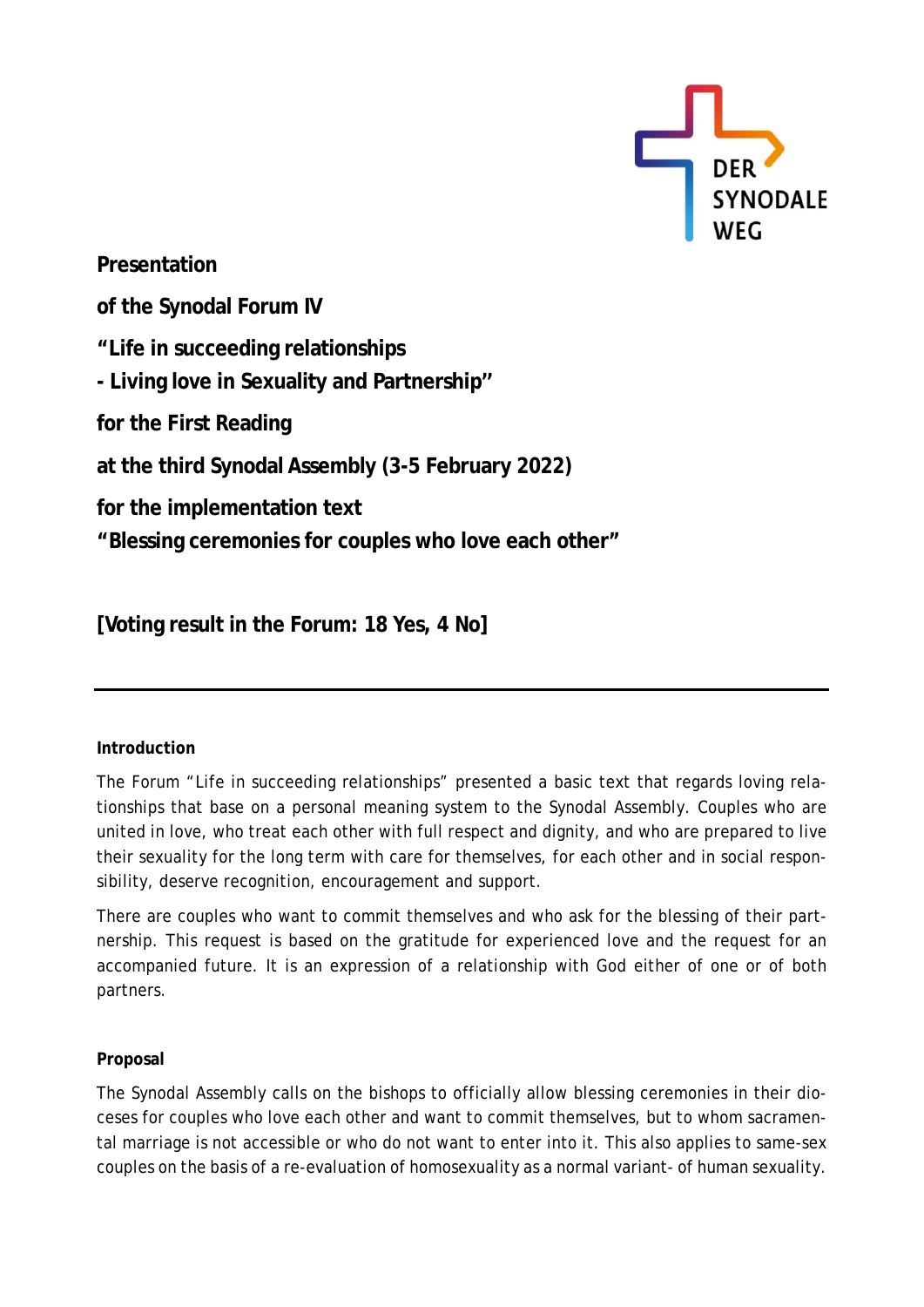- The German dioceses introduce such a blessing ceremony as a diocesan liturgy.
- The German dioceses present a blessing form for this purpose. They can draw on the preparatory work of various dioceses, the Working Group for Catholic Family Education (AKF), the Central Committee of German Catholics (ZdK) and relevant practical experience.
- The Synodal Assembly proposes that a Manuale for corresponding liturgies be drawn up for such ceremonies of blessing and later included in the Benedictionale, which is to be revised.
- The Manuale contains a pastoral-theological introduction and pastoral-practical tips and should be used in practice. These tips serve as reassurance and facilitate the implementation. The Manuale includes suggested forms for blessing ceremonies, which are different from marriage ceremonies, within the framework of services of the word or the Eucharist.
- Analogous to other celebrations, such a celebration may be presided over by persons with an episcopal commission to worship, in addition to priests and deacons.
- In order to be able to organise such a blessing in a safe and appropriate way, further training is suggested. For an appropriate training curriculum, as well as material and literature references, preliminary work of various dioceses and the work of the AKF can be used.
- No pastor who conducts such a blessing ceremony will face disciplinary consequences in Germany. An obligation to lead such a ceremony is not imposed on anyone.
- For all couples, preparatory talks with pastors and, if necessary, seminars are planned. The joint life situation can also be taken into account here.
- The Manuale is prepared within half a year and will then come into use in Germany.
- The Manuale will be reviewed five years after its first official use. During this time, experience with this practice will be gathered and evaluated for the Church in Germany.

## **Reasons**

Many people long for commitment and love in binding partnerships. They choose to express commitment in their relationship in different ways. Some enter the path of marriage. Some couples cannot or do not want to enter into marriage, but long for God's blessing on their loving union.

It has become a common experience in pastoral practice that same-sex loving couples ask for a blessing for their partnership. So do civilly remarried divorcees who dare to make a new start in a new partnership. Couples who do not yet consider themselves ready for the sacrament of marriage also do so. They often want to meet the interests of a partnership in which only one partner is a believer or is close to the Catholic Church. Experiences also show that unbaptised couples increasingly ask for the blessing.

A blessing for these partnerships is not currently provided for, as the explanatory note of the Congregation for the Doctrine of the Faith recently confirmed. Nevertheless, this request is granted in many German-speaking local churches. The decision to bestow this blessing is there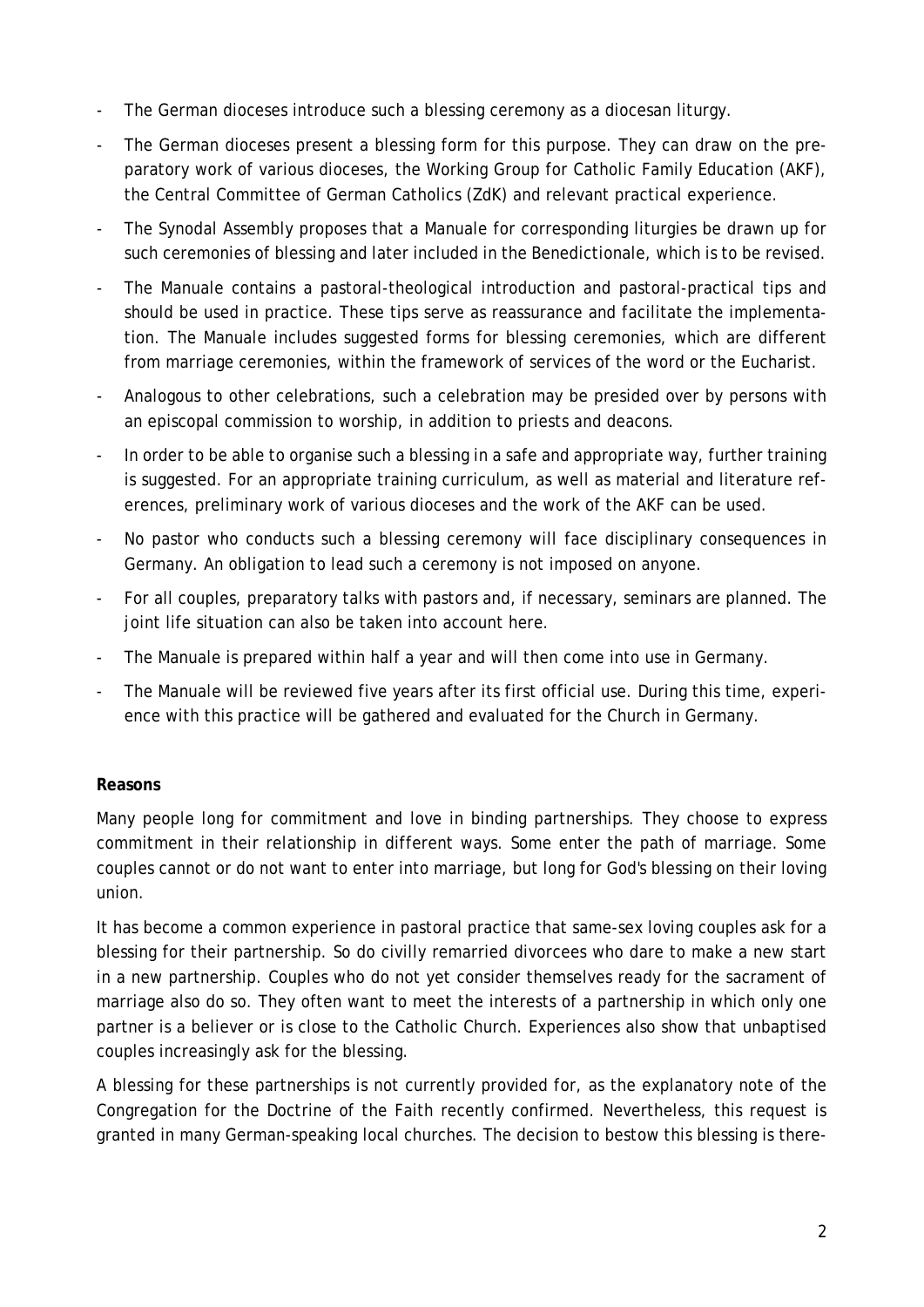fore made by the pastors according to their conscience and in many cases in conflict with doctrinal guidelines. This situation of ambiguity and inconsistency is clarified, secured and liturgically regulated with the present decision.

The refusal to bless two people who want to live their partnership in love, commitment and responsibility to each other and to God proves to be merciless or even discriminatory in a society that has achieved human dignity and free self-determination as maxims of moral standardisation. This is all the more serious because such a refusal cannot be convincingly justified in terms of the theology of grace. This not only burdens the proclamation of God's human kindness and the double commandment of love of neighbour and God, but also poses serious questions for the credibility of liturgical action in our cultural sphere. In this context, reference can be made to the Relation Finalis of the Synodal Assembly of 2015 and to the post-synodal apostolic exhortation *Amoris laetitia* (19 March 2016): "Christian marriage […] is fully realized in the union between a man and a woman who give themselves to each other in a free, faithful and exclusive love, who belong to each other until death and are open to the transmission of life and are consecrated by the sacrament. […] Some forms of union radically contradict this ideal, while others realize it in at least a partial and analogous way. The Synod Fathers stated that the Church does not disregard the constructive elements in those situations which do not yet or no longer correspond to her teaching on marriage." (AL 292)

The subject of this resolution is a blessing ceremony. This celebration is different from a marriage ceremony. There are sufficient liturgical possibilities to avoid an analogy to marriage. The blessing enhances what already exists in the couple relationship in terms of love, commitment and responsibility. God's support is requested and promised for the future of all that is good.

Extensions in the area of acts of blessing are supported by the explanations in the booklet produced by the Liturgy Commission of the German Bishops' Conference on liturgy-related celebrations "Christus in der Welt verkünden" (Announcing Christ in the World) and derived from the Benedictionale. In the Benedictionale, Introduction No. 36 opens up the possibility of adaptation, and Benediction 99 provides a template that can be adapted to a wide variety of situations.

The offers of blessing ceremonies are based on the conviction that there is moral value in the common life of couples who live together in commitment and responsibility for each other. This also applies to newly founded partnerships where a desire for lifelong fidelity has not been fulfilled before.

Where faith is involved, what is good is worthy of blessing. The Church is enriched by the love of these couples. Such mutual love calls for a blessing. God is present where people love each other.

The offer of a blessing ceremony is based on a primal human need: "People are in need of blessings. They long for salvation, protection, happiness and fulfilment in their lives. That is why people speak blessings to each other. Above all, they hope for and ask blessings from God". (Benedictionale No. 1) This request for and hope of blessing is already of great relevance and it shows a longing for God that must be taken seriously. A blessing expresses that people want to shape their relationship in the horizon of God and orientate themselves on the Gospel. Strengthened by the blessing, these couples make their Christian faith and their relationship with God fruitful in their partnership, in their families, among friends and in their congregations, and sow